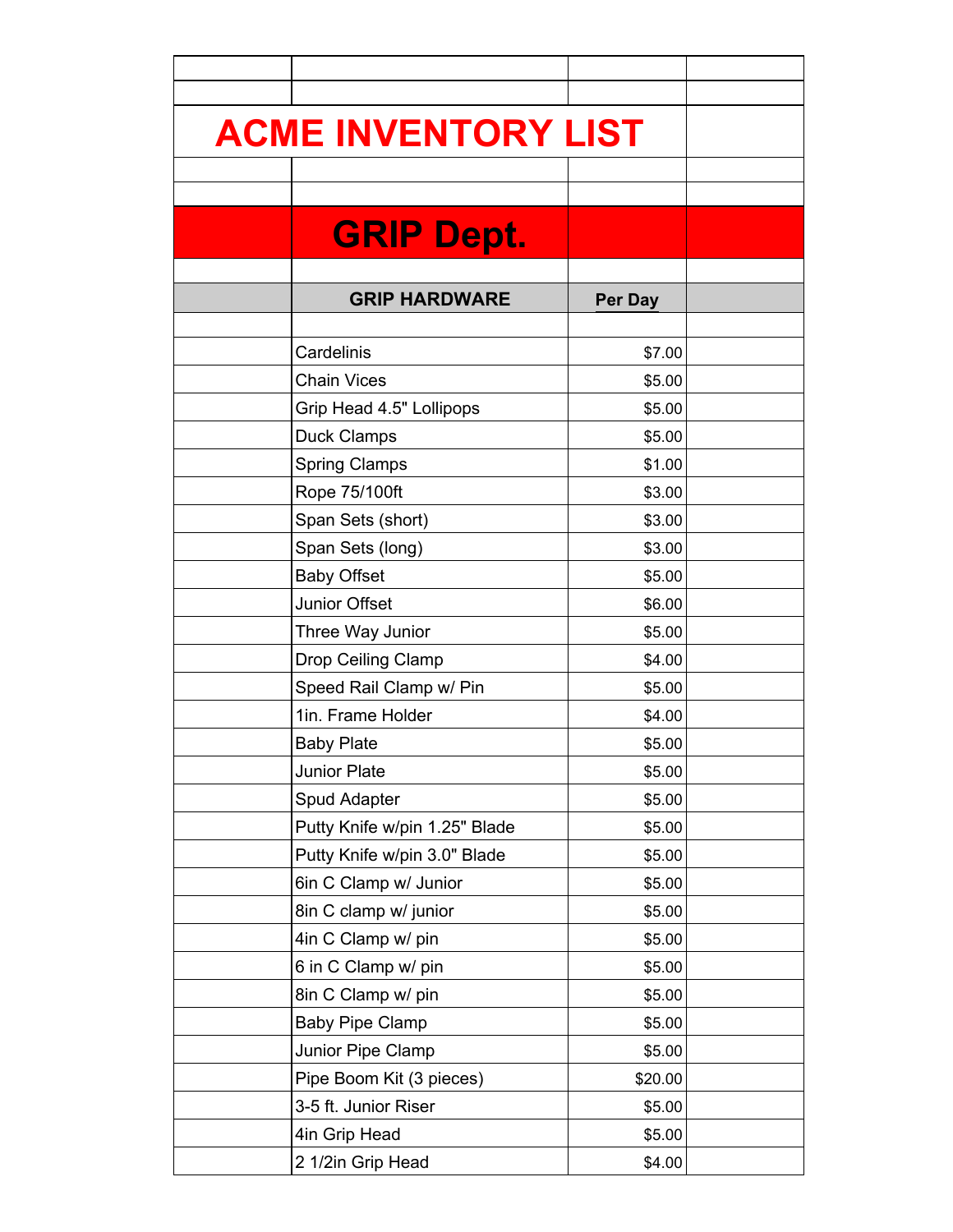| Pople Cat 7'6 to 12'                 | \$12.00 |  |
|--------------------------------------|---------|--|
| Pole Cat 2' to 4'                    | \$12.00 |  |
| Dolly to Junior Reciever             | \$5.00  |  |
| Speedrail Clamp to Jr.               | \$5.00  |  |
| Speedrail Ears                       | \$5.00  |  |
| 2x4 Wall Spreader                    | \$5.00  |  |
| 2x6 Wall Spreader                    | \$5.00  |  |
| Furni Pads                           | \$5.00  |  |
| <b>Funri Sliders</b>                 | \$4.00  |  |
| 6" Furni Clamp                       | \$5.00  |  |
| 12" Furni Clamp                      | \$5.00  |  |
| 24" Furni Clamp                      | \$5.00  |  |
| Norms Pin                            | \$4.00  |  |
| <b>Matthews</b>                      | \$4.00  |  |
| Dog Tie                              | \$4.00  |  |
|                                      |         |  |
| <b>DOLLY</b>                         | Per Day |  |
|                                      |         |  |
| Doorway Dolly                        | \$40.00 |  |
| Doorway Dolly Track Wheels           | \$40.00 |  |
| <b>Skate Wheels</b>                  | \$50.00 |  |
| 4' Dolly Track                       | \$10.00 |  |
| 8' Dolly Track                       | \$12.00 |  |
| Pipe Track 20'                       | \$20.00 |  |
| Pipe Track 5'                        | \$8.00  |  |
| Pipe Track 3'                        | \$5.00  |  |
| Dance Floor 4'x8' Sheets (3/4 birch) | \$10.00 |  |
| 1/4 Centra Caps                      | \$10.00 |  |
|                                      |         |  |
| <b>APPLE BOXES</b>                   | Per Day |  |
|                                      |         |  |
| <b>Full Apple</b>                    | \$2.00  |  |
| <b>Half Apple</b>                    | \$2.00  |  |
| <b>Quarter Apple</b>                 | \$2.00  |  |
| Pancake                              | \$2.00  |  |
| Pancake w/ pin                       | \$2.00  |  |
| <b>Wedge Crate</b>                   | \$5.00  |  |
| Cribbage Crate                       | \$5.00  |  |
|                                      |         |  |
| <b>RIGGING</b>                       | Per Day |  |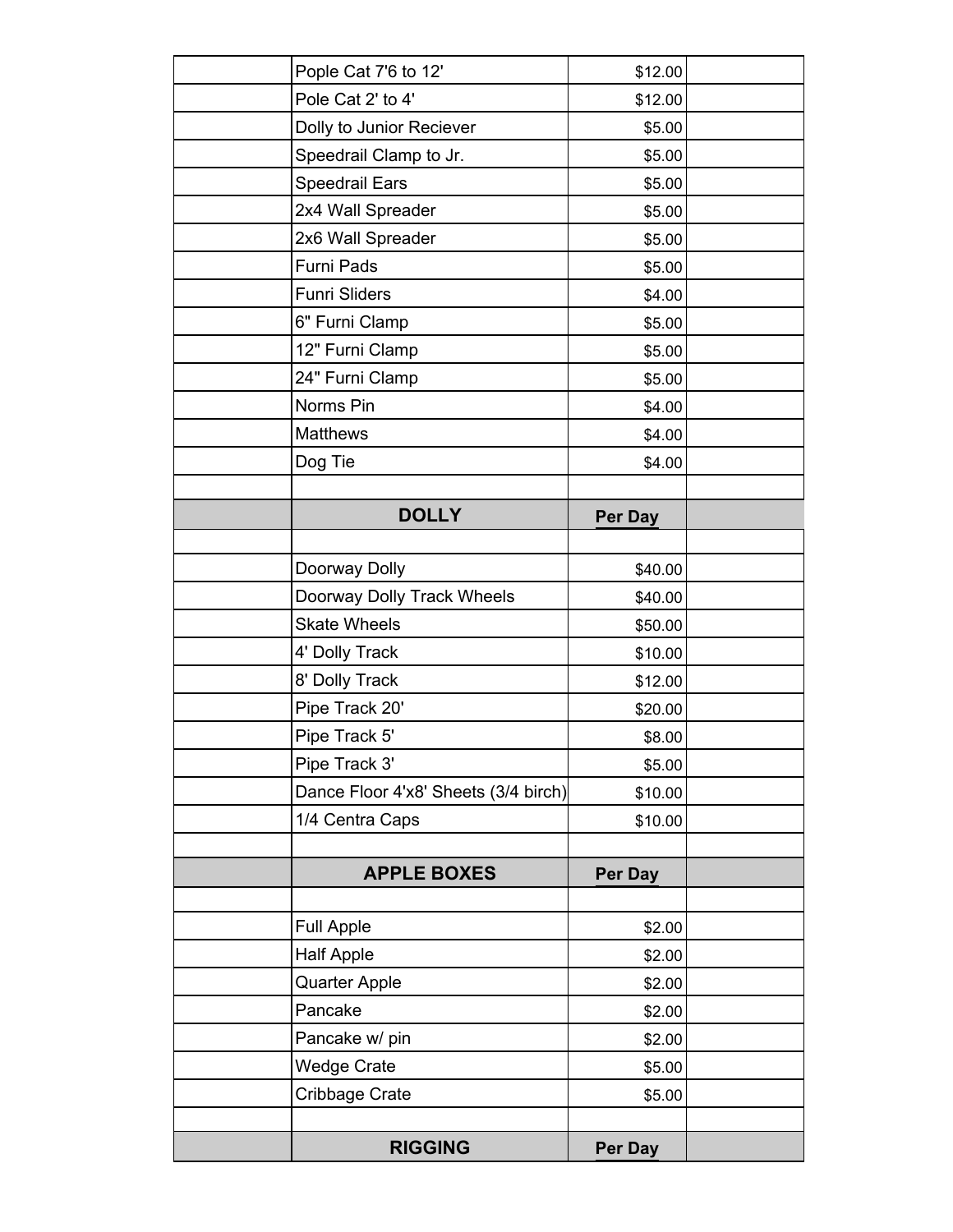| <b>Ratchet Straps</b>            | \$2.00         |  |
|----------------------------------|----------------|--|
| <b>Pipe Hangers</b>              | \$3.00         |  |
| Cheesebouroughs 1/2              | \$5.00         |  |
| Cheesebouroughs - Fixed          | \$5.00         |  |
| Cheesebouroughs - Swivel         | \$5.00         |  |
| 90 degree pig ears               | \$6.00         |  |
| Menge Clips                      | \$8.00         |  |
| 4x4 Timber Clamp                 | \$8.00         |  |
| SHackle - 5"                     | \$4.00         |  |
| Shackle - 4"                     | \$3.00         |  |
| Shackle - 3"                     | \$3.00         |  |
| Shackle - 2"                     | \$2.00         |  |
| Shackle - 1"                     | \$1.00         |  |
| Shive 3/4"                       | \$3.00         |  |
| <b>Shive - 1/2</b>               | \$2.00         |  |
| Cable Grab                       | \$35.00        |  |
| Saftey Grab                      | \$2.00         |  |
|                                  |                |  |
| <b>SAFTEY</b>                    | Per Day        |  |
|                                  |                |  |
| <b>WInd Lines</b>                | \$10.00        |  |
| <b>Harnesses</b>                 | \$30.00        |  |
| Lanyards                         | \$5.00         |  |
| Saftey Harnesses Line            | \$5.00         |  |
| Leg/Chest (split) Harness        | \$20.00        |  |
| <b>Sure Stop Shock Absorbers</b> | \$7.00         |  |
| <b>Climbing Rope</b>             | \$40.00        |  |
| Sling - 3'                       | \$3.00         |  |
| <b>Sling - 20'</b>               | \$8.00         |  |
| Webbing - 3"                     | \$1.00         |  |
|                                  |                |  |
| <b>CARTS</b>                     | <b>Per Day</b> |  |
|                                  |                |  |
| Super Duz-All (Cable/Sandbags    | \$100.00       |  |
| Duz All                          | \$80.00        |  |
| <b>Head Cart</b>                 | \$80.00        |  |
| Taco cart                        | \$75.00        |  |
| C Stand Cart                     | \$80.00        |  |
| Magliner                         | \$40.00        |  |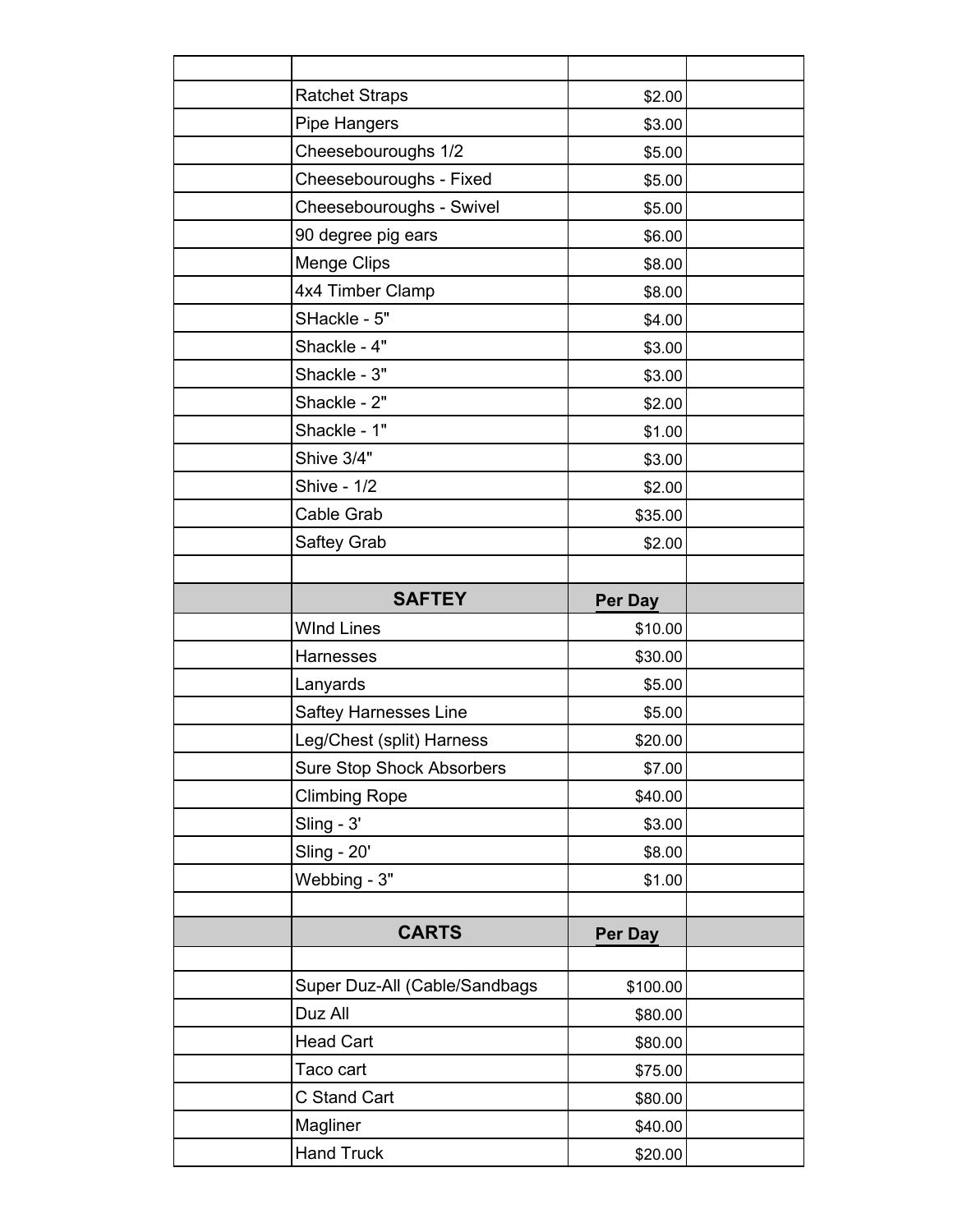| <b>CAR RIGGING</b>     | Per Day |  |
|------------------------|---------|--|
|                        |         |  |
| <b>Hostess Tray</b>    | \$50.00 |  |
| Uni Body Clamps        | \$50.00 |  |
| Speed Rail Package     | \$50.00 |  |
|                        |         |  |
| <b>RAIN PROTECTION</b> | Per Day |  |
|                        |         |  |
| Pop-up Tent            | \$25.00 |  |
| Umberella              | \$5.00  |  |
|                        |         |  |
| <b>LADDERS</b>         | Per Day |  |
|                        |         |  |
| 4ft                    | \$20.00 |  |
| 6ft                    | \$25.00 |  |
| 8ft                    | \$30.00 |  |
| 10ft                   | \$35.00 |  |
| 12ft                   | \$40.00 |  |
|                        |         |  |
| <b>MISC</b>            | Per Day |  |
| Duvatene crate         | \$20.00 |  |
| <b>Muslin Crate</b>    | \$20.00 |  |
|                        |         |  |
| <b>SAND BAGS</b>       | Per Day |  |
| 35lb Sand Bags         | \$2.00  |  |
| 25lb Shot              | \$2.00  |  |
| 20lb Saddle Bag        | \$2.00  |  |
|                        |         |  |
| <b>OVERHEADS</b>       |         |  |
|                        | Per Day |  |
|                        |         |  |
| 12x12                  | Per Day |  |
|                        |         |  |
| 12X12 Frame            | \$20.00 |  |
| Solid                  | \$25.00 |  |
| Soft Frost             | \$30.00 |  |
| <b>Checker Board</b>   | \$30.00 |  |
| <b>Checker Lame</b>    | \$30.00 |  |
| <b>Clear Griffon</b>   | \$25.00 |  |
| Single                 | \$25.00 |  |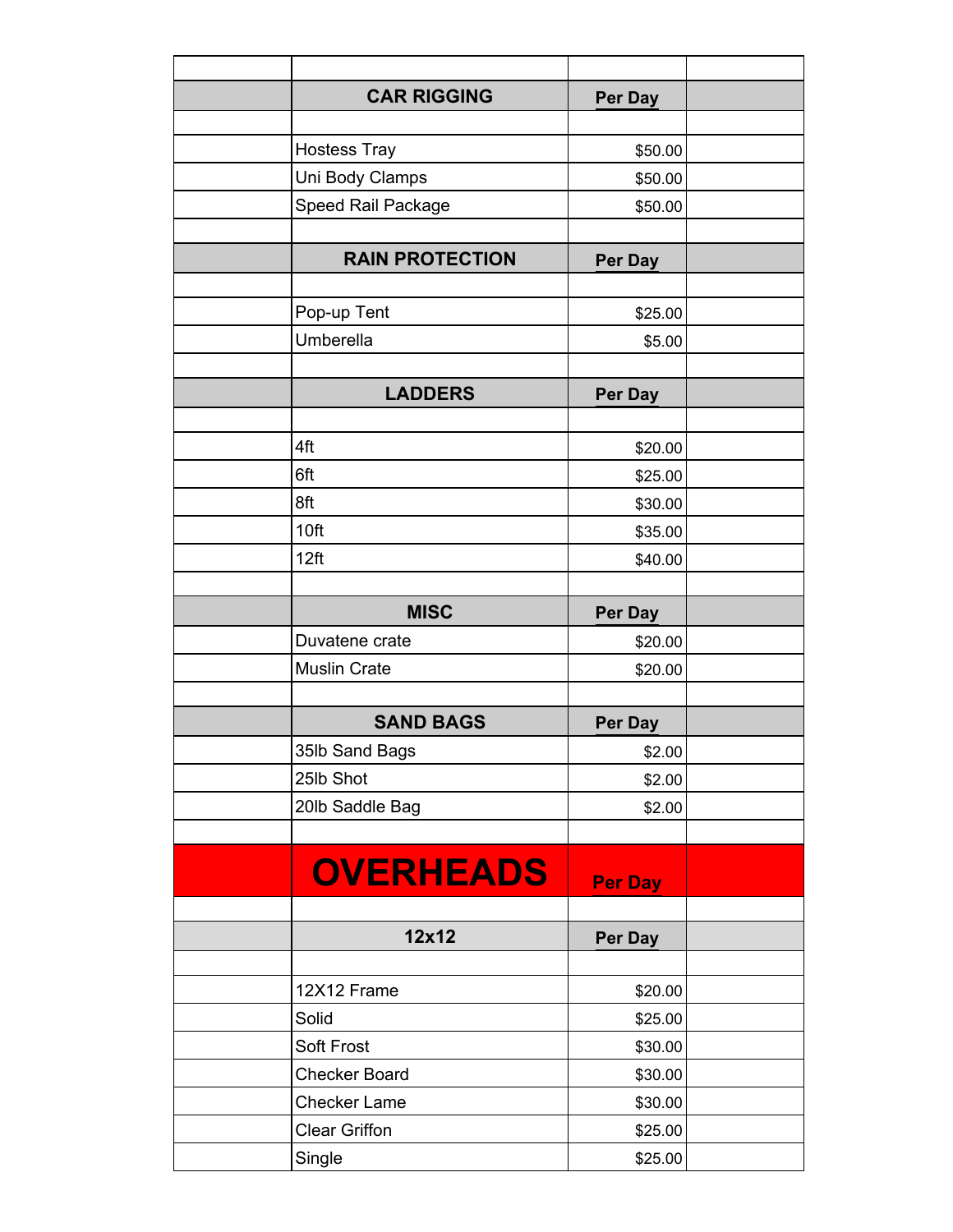|                          | \$30.00 |  |
|--------------------------|---------|--|
| <b>Half Grid</b>         | \$30.00 |  |
| Quarter Grid (silent)    | \$30.00 |  |
| <b>Ultra Bounce</b>      | \$30.00 |  |
| <b>BLEACH MUSLIN</b>     |         |  |
|                          |         |  |
| 8x8                      | Per Day |  |
|                          |         |  |
| 8x8 Frame                | \$15.00 |  |
| Solid                    | \$20.00 |  |
| <b>Unbleached Musli</b>  | \$20.00 |  |
| Griffon                  | \$20.00 |  |
| Single                   | \$20.00 |  |
| Double                   | \$25.00 |  |
| <b>Bleached Muslin</b>   | \$25.00 |  |
| Silver Lame              | \$25.00 |  |
| Full Grid (silent)       | \$25.00 |  |
| Half Grid (silent)       | \$25.00 |  |
| Quater Grid (silent)     | \$25.00 |  |
| Silk                     | \$25.00 |  |
| <b>ULTRA BOUNCE</b>      |         |  |
|                          |         |  |
| <b>6x6</b>               | Per Day |  |
|                          |         |  |
| 6x6 frame (round)        | \$15.00 |  |
| ULTRA BOUNCE             | \$20.00 |  |
|                          |         |  |
| SINGLE NET               | \$15.00 |  |
| <b>GOLD LAME</b>         | \$20.00 |  |
| <b>HALF GRID</b>         | \$17.50 |  |
| <b>QUARTER GRID</b>      | \$17.50 |  |
| <b>GRIFF</b>             | \$15.00 |  |
| <b>SILK</b>              | \$17.50 |  |
| <b>SOLID</b>             | \$15.00 |  |
|                          |         |  |
| 4x4                      | Per Day |  |
| <b>Unbleached Muslin</b> | \$10.00 |  |
| <b>Full Grid</b>         | \$10.00 |  |
| <b>Half Grid</b>         | \$10.00 |  |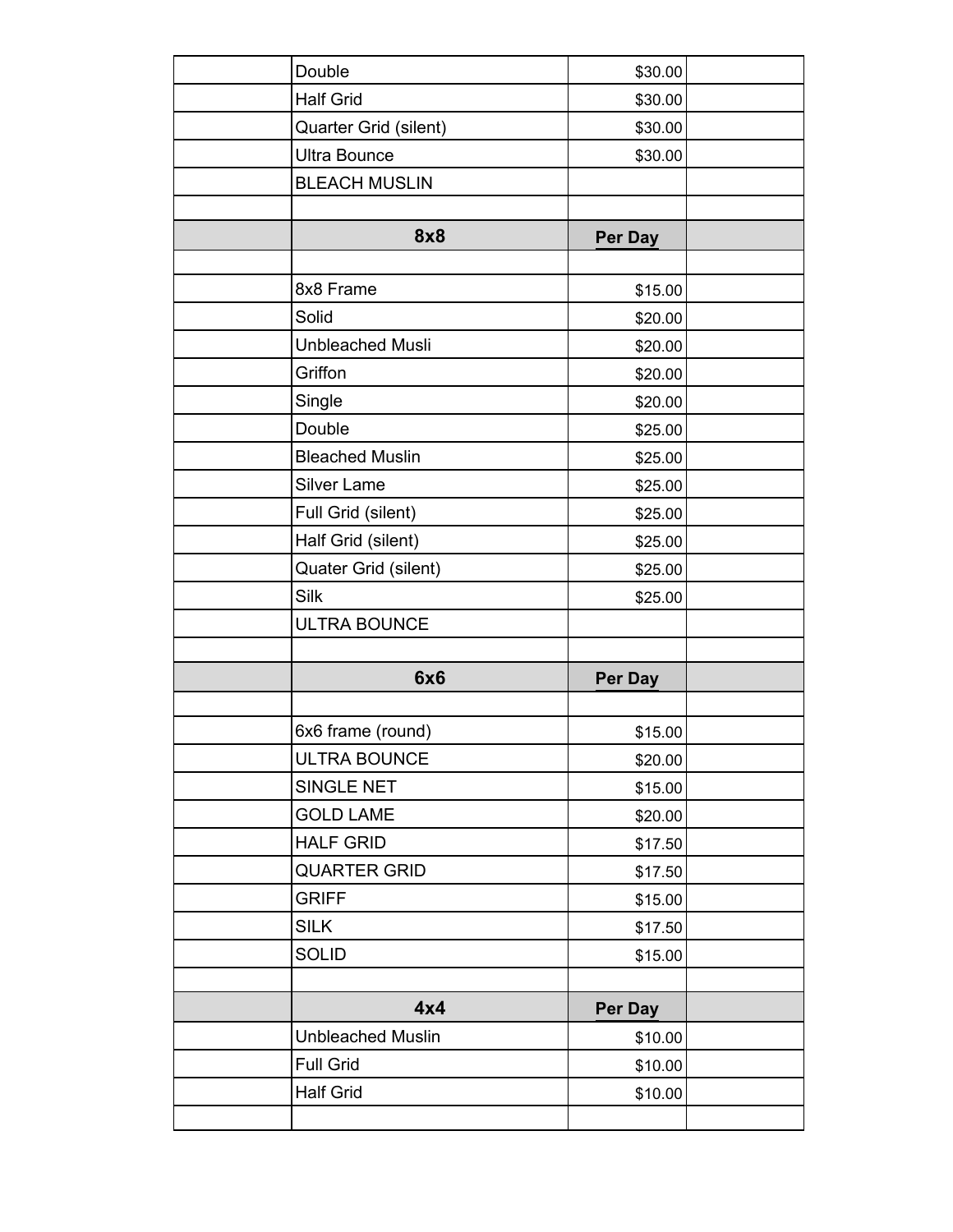| <b>STANDS</b>             | <b>Per Day</b> |  |
|---------------------------|----------------|--|
| C stands $(40")$          | \$5.00         |  |
| C stands $(20')$          | \$5.00         |  |
| Low combo 1"              | \$5.00         |  |
| Combo 1" 2ris             | \$5.00         |  |
| Combo 1" 3-ris            | \$5.00         |  |
| Mombo Combo 4-ris         | \$19.00        |  |
| <b>Hi Rollers</b>         | \$15.00        |  |
| 2 riser baby stand        | \$5.00         |  |
| 3 riser baby stand        | \$5.00         |  |
| Premi Stand               | \$5.00         |  |
| <b>Baby stand Wheels</b>  | \$5.00         |  |
|                           |                |  |
|                           |                |  |
|                           |                |  |
| <b>FLAGS</b>              | <b>Per Day</b> |  |
| 4x4 Solid                 | \$5.00         |  |
| 4x4 double                | \$5.00         |  |
| 4x4 single                | \$5.00         |  |
| 4x4 silk                  | \$5.00         |  |
| 4x4 open                  | \$5.00         |  |
| 4x4 ultra bounce          | \$6.00         |  |
| 18x24 solid               | \$3.00         |  |
| 18x24 double              | \$3.00         |  |
| 18x24 singe               | \$3.00         |  |
| 18x24 silk                | \$3.00         |  |
| 18x24 open                | \$3.00         |  |
| 24x36 solid               | \$4.00         |  |
| 24x36 double              | \$4.00         |  |
| 24x36 single              | \$4.00         |  |
| 24x36 silk                | \$4.00         |  |
| 4x4 bounce cards          | \$10.00        |  |
| 2x4 bounce cards          | \$8.00         |  |
| 2x2 bounce cards          | \$5.00         |  |
| <b>REFLECTORS</b>         | <b>Per Day</b> |  |
| 42"x42" Silver Reflectors | \$20.00        |  |
| <b>Reflector Box</b>      | Included       |  |
|                           |                |  |
| <b>LIGHTS</b>             |                |  |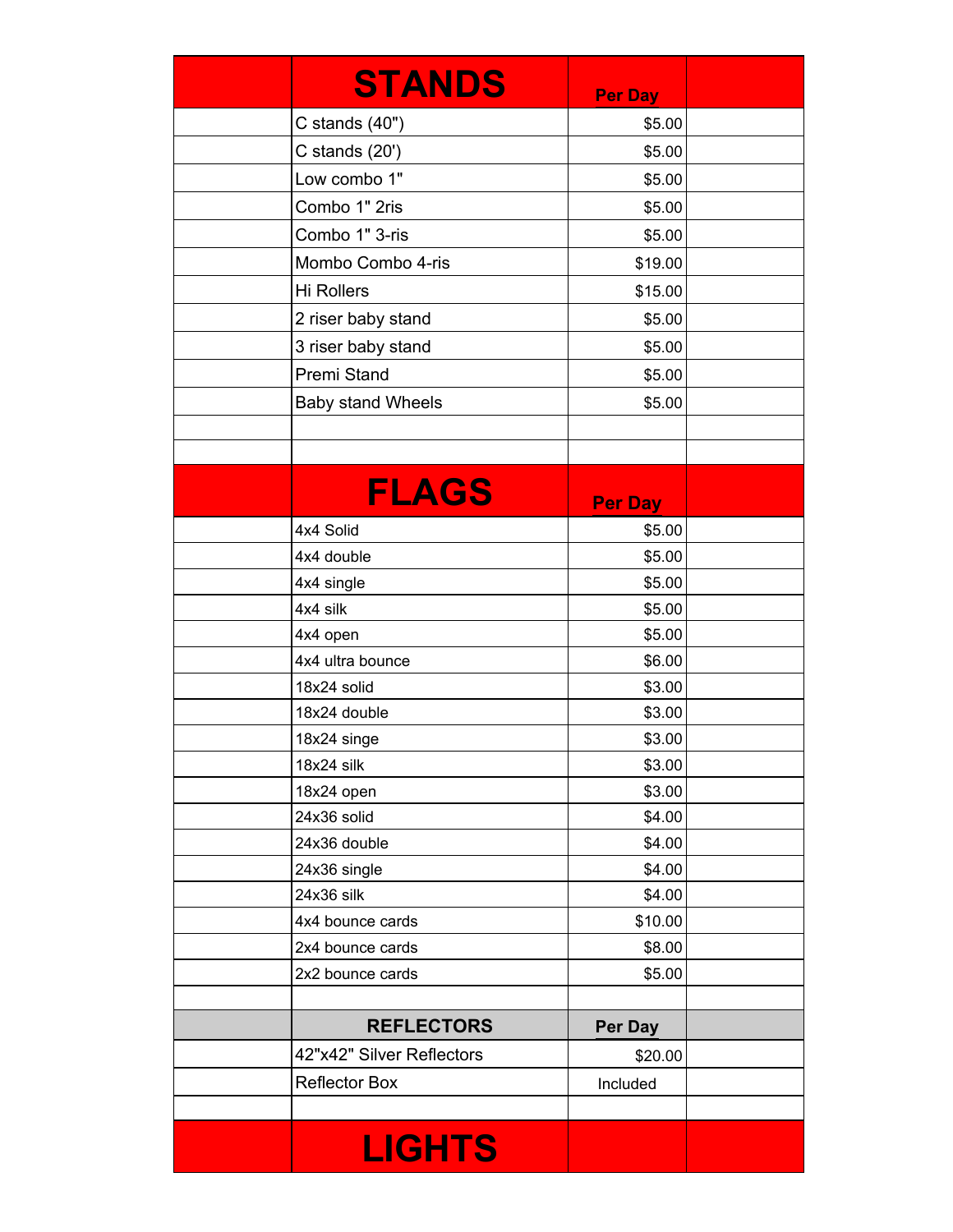| <b>Tungsten</b>           | Per Day        |  |
|---------------------------|----------------|--|
| <b>ARRI 2K Fresnel</b>    | \$35.00        |  |
| ARRI 2K Open Face         | \$35.00        |  |
| <b>ARRI 1K Fresnel</b>    | \$30.00        |  |
| <b>ARRI 1K Open Face</b>  | \$30.00        |  |
| <b>ARRI 1K Soft</b>       | \$30.00        |  |
| ARRI 650 Fresnel          | \$20.00        |  |
| <b>ARRI 300 Fresnel</b>   | \$19.00        |  |
| ARRI 150 Fresnel          | \$18.00        |  |
| Mole 1K Par Can           | \$30.00        |  |
| Mole Baby Baby Solar Spot | \$30.00        |  |
| <b>Mole 5711</b>          | \$30.00        |  |
| Lowll Tota                | \$30.00        |  |
| <b>LTM Pepper</b>         | \$18.00        |  |
|                           |                |  |
| <b>HMI</b>                | Per Day        |  |
| ARRI 1200 Par FF          | \$175.00       |  |
| ARRI 1200 Par             | \$135.00       |  |
| ARRI 1200 Fresnel         | \$125.00       |  |
| ARRI 575 Par FF           | \$155.00       |  |
| <b>ARRI 575 Fresnel</b>   | \$145.00       |  |
| ARRI 200 FF               | \$115.00       |  |
| ARRI 125 POCKET PAR KIT   | \$105.00       |  |
| 125/200 DC Ballast        | \$50.00        |  |
|                           |                |  |
| <b>KINO</b>               | Per Day        |  |
| 4x4 Bank                  | \$70.00        |  |
| 2x4 Bank                  | \$70.00        |  |
| 4x2 Bank                  | \$36.00        |  |
| 2x2 Bank                  | \$36.00        |  |
| Extra Bulbs 2'            | \$5.00         |  |
| Extra Bulbs 4'            | \$5.00         |  |
|                           |                |  |
| <b>CHIMERA</b>            | <b>Per Day</b> |  |
| <b>Quartz Medium</b>      | \$70.00        |  |
| Daylight Small            | \$50.00        |  |
| Video Pro X Small         | \$25.00        |  |
| Video Pro Small           | \$25.00        |  |
| 2 Rings 1200 Par          | \$10.00        |  |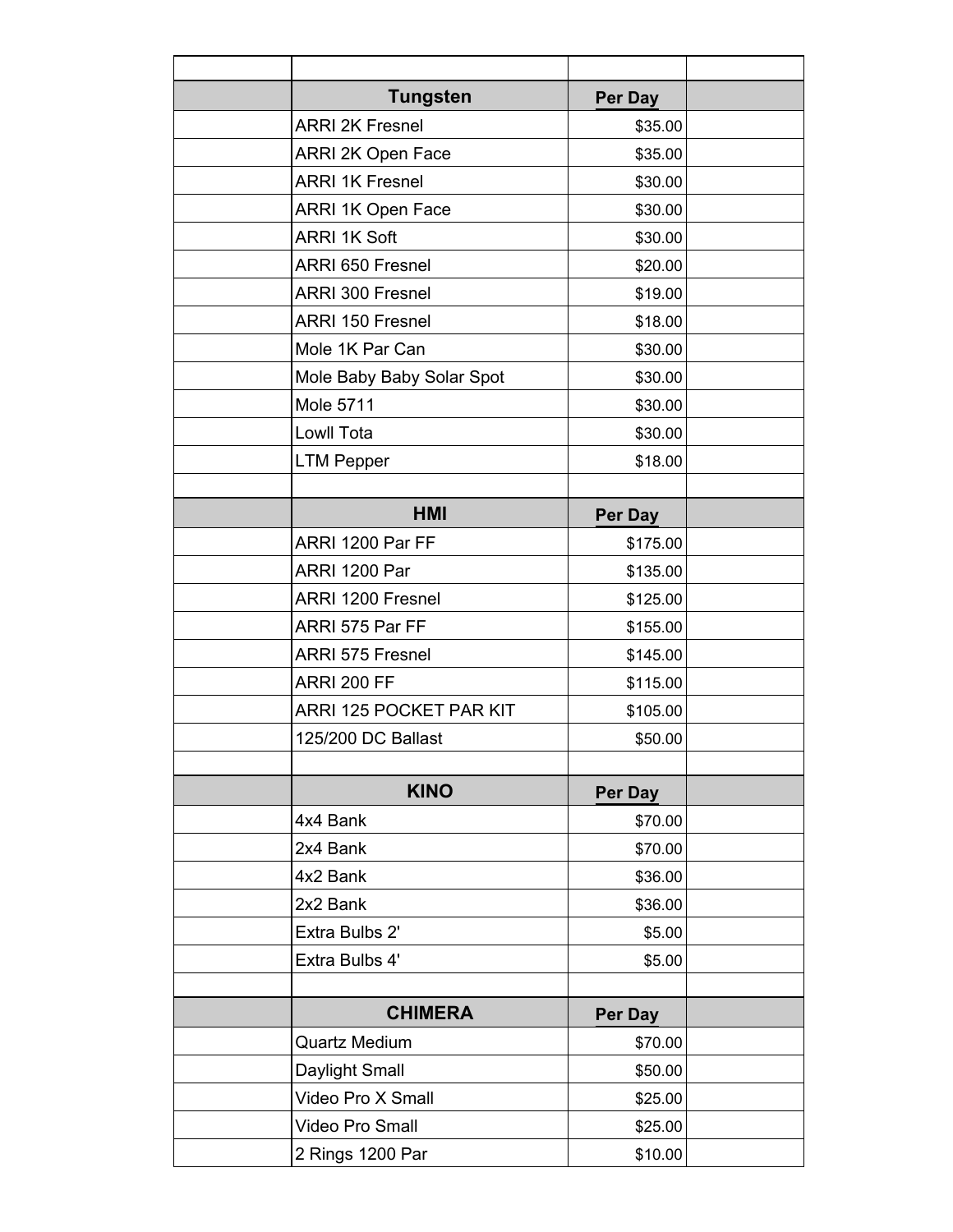| 1 Ring 1200 Fesnel                      | \$10.00        |  |
|-----------------------------------------|----------------|--|
| 1 Ring 2K Open                          | \$10.00        |  |
| <b>Small Rings</b>                      | \$5.00         |  |
|                                         |                |  |
| <b>LED</b>                              | Per Day        |  |
| 3 Light K4000S Bi-Color Kit (batteries) | \$150.00       |  |
| Daylight Ring Lights (batteries)        | \$40.00        |  |
|                                         |                |  |
| <b>DIMMERS</b>                          | Per Day        |  |
| 2K Dimmers                              | \$20.00        |  |
| 1K Dimmers                              | \$8.00         |  |
|                                         |                |  |
| <b>POWER</b>                            |                |  |
|                                         | <b>Per Day</b> |  |
|                                         |                |  |
| <b>GENERATORS</b>                       | Per Day        |  |
| Crawford 1200 Amp Tow Plant             | \$450.00       |  |
| MQ125US 900 Amp Tow Plant               | \$350.00       |  |
| MQ25 180 Amp Tow Plant                  | \$225.00       |  |
| Honda 6500 putt putt                    | \$150.00       |  |
| Honda Suitcase Generator                | \$50.00        |  |
|                                         |                |  |
| <b>CABLE</b>                            | <b>Per Day</b> |  |
|                                         |                |  |
| Banded - 50' w/ 1 end open              | \$17.50        |  |
| 10' 100 Amp Bates jumper                | \$15.00        |  |
| 100 Amp extentions (50')                | \$15.00        |  |
| 60 Amp extentions (50')                 | \$10.00        |  |
| 400 Amp Distro Box                      | \$75.00        |  |
| 100 Amp Lunch Box                       | \$17.50        |  |
| 60 Amp Gang Box                         | \$10.00        |  |
| 100-60 splitter                         | \$15.00        |  |
| 100-100 splitter                        | \$15.00        |  |
| Trico Tie-in                            | \$15.00        |  |
| Bare Wire Tie-in                        | \$15.00        |  |
| Stinger (Hubbel extentions) - 50'       | \$5.00         |  |
| Stinger (Hubbel extentions) - 25'       | \$4.00         |  |
|                                         |                |  |
|                                         |                |  |